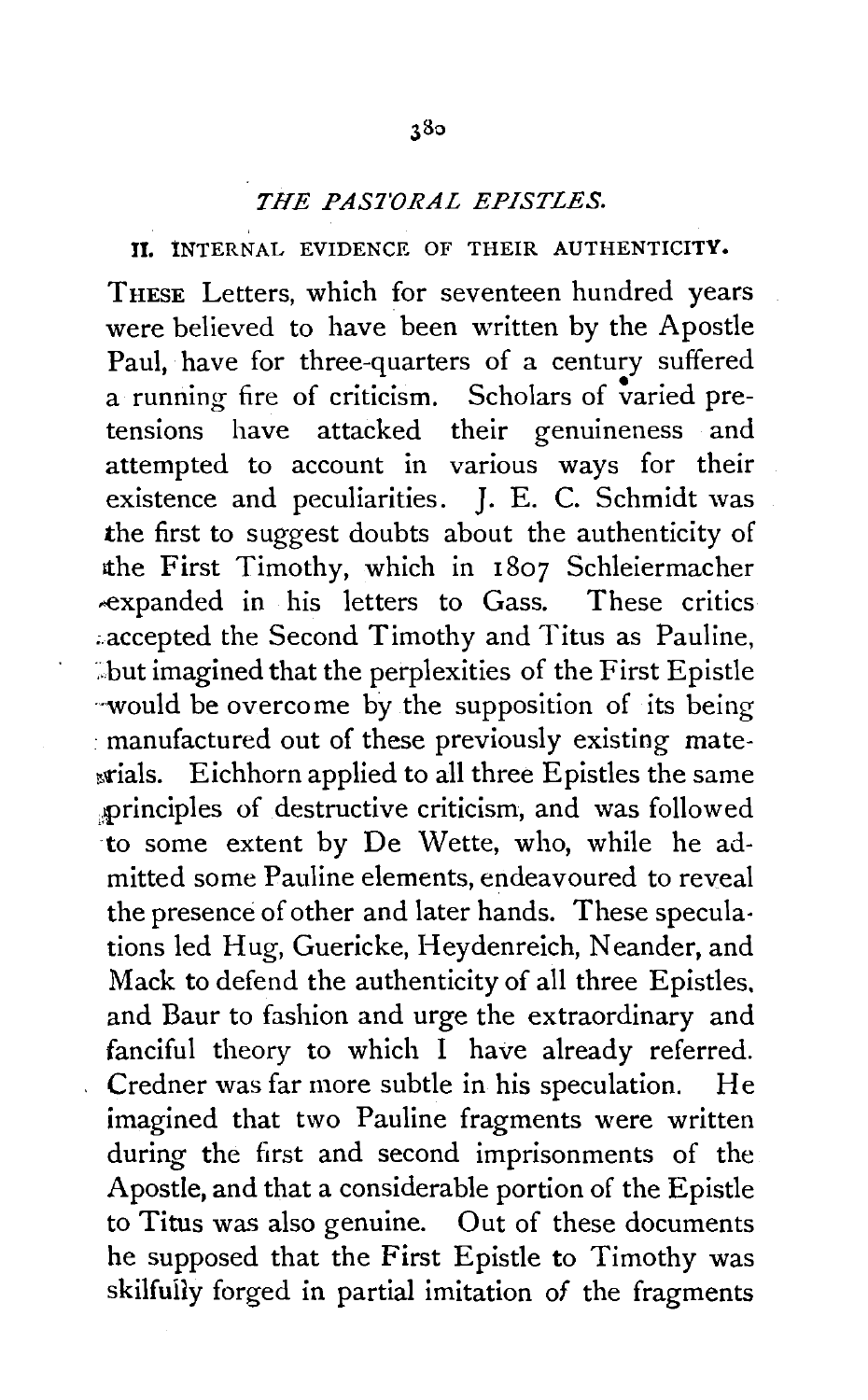thus improved upon. Speculations akin to these might be easily hazarded with reference to any classical works of antiquity. They reveal much perverse ingenuity, and the extent to which they have been carried by some writers, and the solemnity with which they have been gravely refuted by others, will amuse future generations.

The first of the difficulties around which the others revolve is the chronological puzzle on which we have already commented. If Luke had told us that Paul was beheaded at the close of the imprisonment of which he records the commencement, and if he had thus forced us to intercalate the narrative of the " Acts" with otherwise unrecorded biographica) detail, even. then, difficult as. we have shewn the task to be, we should feel convinced that a forger wouldi. have been more careful in his mention of names. persons, places, and seasons, and would not have courted immediate detection by the fabrication of a series of journeys and missionary labours which, clashed with universally-accredited documents. But Luke is silent about the conclusion of Paul's life, and the possibility thus granted of the hypothesis of a second imprisonment becomes the salvation of the Epistles from this irreverent handling. Baur is fully aware of this, and endeavours to shew that the statement made by Clement of Rome throws no weight into the balance of probability in favour of a second imprisonment. Clement said (1 *Ep. to Corinthians*, chap.  $v.$ ): " Owing to envy, Paul also obtained the reward of patient endurance, after being seven times thrown into captivity, compelled to flee, and stoned. After preaching both in the East and West, he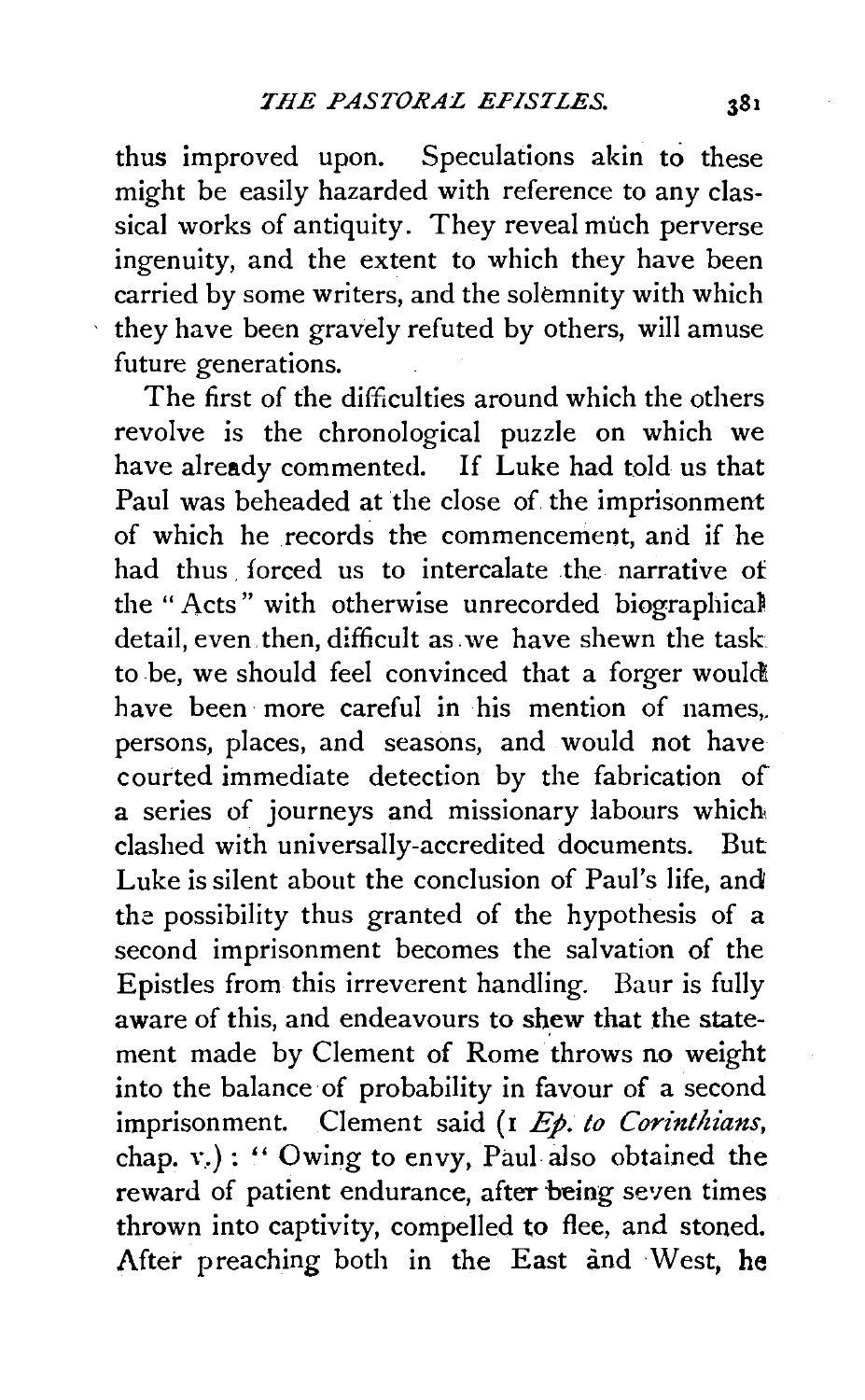gained the illustrious· reputation due to his faith, having taught righteousness to the whole world, and come to *the extreme limit of the West,* and suffered martyrdom under the prefects." If Paul suffered martyrdom at the close of his historic imprisonment, it is imperative that the expression *the extreme limit* of the West should not mean further west than Rome -should not, *e.g.,* mean *Spain* or *Britain;* and therefore Clement's phrase is by the opponents of the Pauline authorship of the Pastoral Epistles made to refer to Rome, from which place this Apostolic Father wrote his letter to the Corinthians.

Granting, however, that the Epistles to the Philippians and Colossians give no hint of any continued expectation of a visit to Spain, and that Luke's narrative leaves no space for Paul's intended journey from Rome to Spain (Rom. xv. 24), yet the hint given by Clement lends high probability to such a visit having been paid, and so, from the time of Eusebius to our own day, this solution of the difficulties has been thought by a long catena of competent scholars to be satisfactory. Meyer, in his introduction to the Epistle to Romans, argues strongly against this solution on the ground of the absence of traditional notices of Paul's work in Spain. He considers that the phrase of Clement is a rhetorical flourish, and that " the West" was. used in the letter to the Corinthians of what was relatively "west" to them. This does not seem to me to exhaust the expression.<sup>1</sup>

<sup>1</sup> Prefessor Lightfoot *(S. Clement of Rome: the two Epistles to the* Corinthians, *a revised text with introduction and notes*, p. 50) quotes  $a$  series of passages from Strabo, which make it extremely probable that by the phrase "the limit of the West" was meant the "Pillars of Hercules." He quotes also Velleius Paterc. i. 2: "In ultimo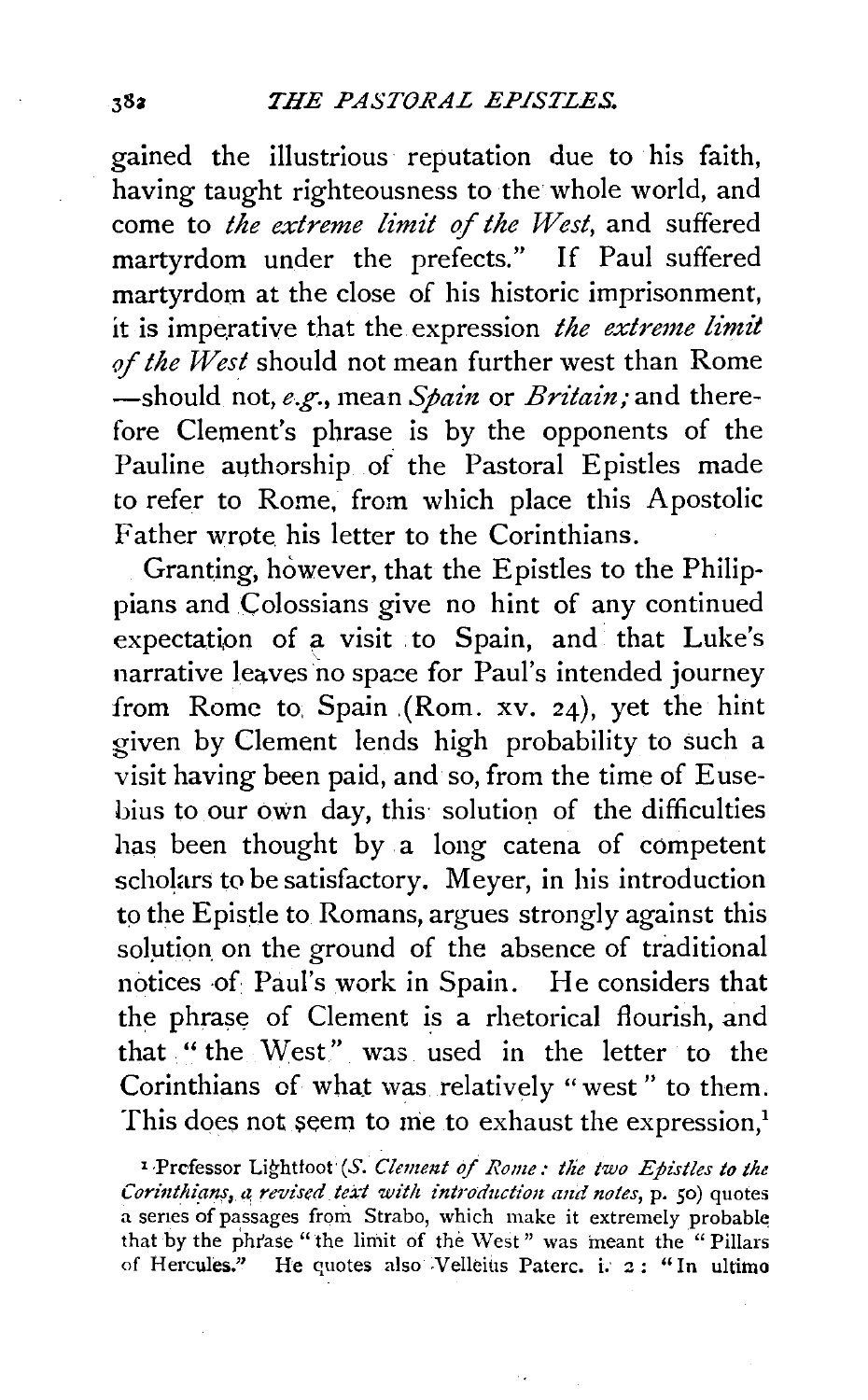and, in company with the great bulk of expositors, I am disposed to believe that Clement's words strongly sustain the abundant hints furnished by the Pastoral Epistles of a series of Paul's ministrations later than can be traced either in other undoubted Epistles or in the "Acts of the Apostles."

( 2) A second class of difficulties arises from the use of a number of words and phrases which are peculiar to one or more of these Epistles, and are not found in other portions of the Pauline writings.

This argument appears very convincing to some writers, but investigation into the circumstances under which these letters were written, the persons to whom they were addressed, and the purposes for which they were composed, is more than sufficient to account for the occurrence of these peculiarities. If a group of Bishop Berkeley's letters about his intended college at Bermuda were compared with several chapters of his "New Theory of Vision," very similar phenomena would appear. Each class of composition would have, to some extent, its own vocabulary. Besides, while the verbal peculiarities of the Pastoral Epistles amount to about fifty-two, there are more than fifty which are peculiar to the Epistle to Galatians, and one hundred and forty common to the Epistles to the Ephesians and Colossians. I admit that it is remarkable that none of the peculiarities of the Pastoral Epistles should be

Hispaniæ tractu, in extremo nostri orbis termino." It is not probable that Clement, writing from Rome, "in the metropolis and centre of power and civilization, could speak of it as 'the extreme West,' and this at a time when many eminent Latin authors and statesmen were, or had been, natives of Spain, and when the commercial and passenger traffic with Gades was intimate and constant."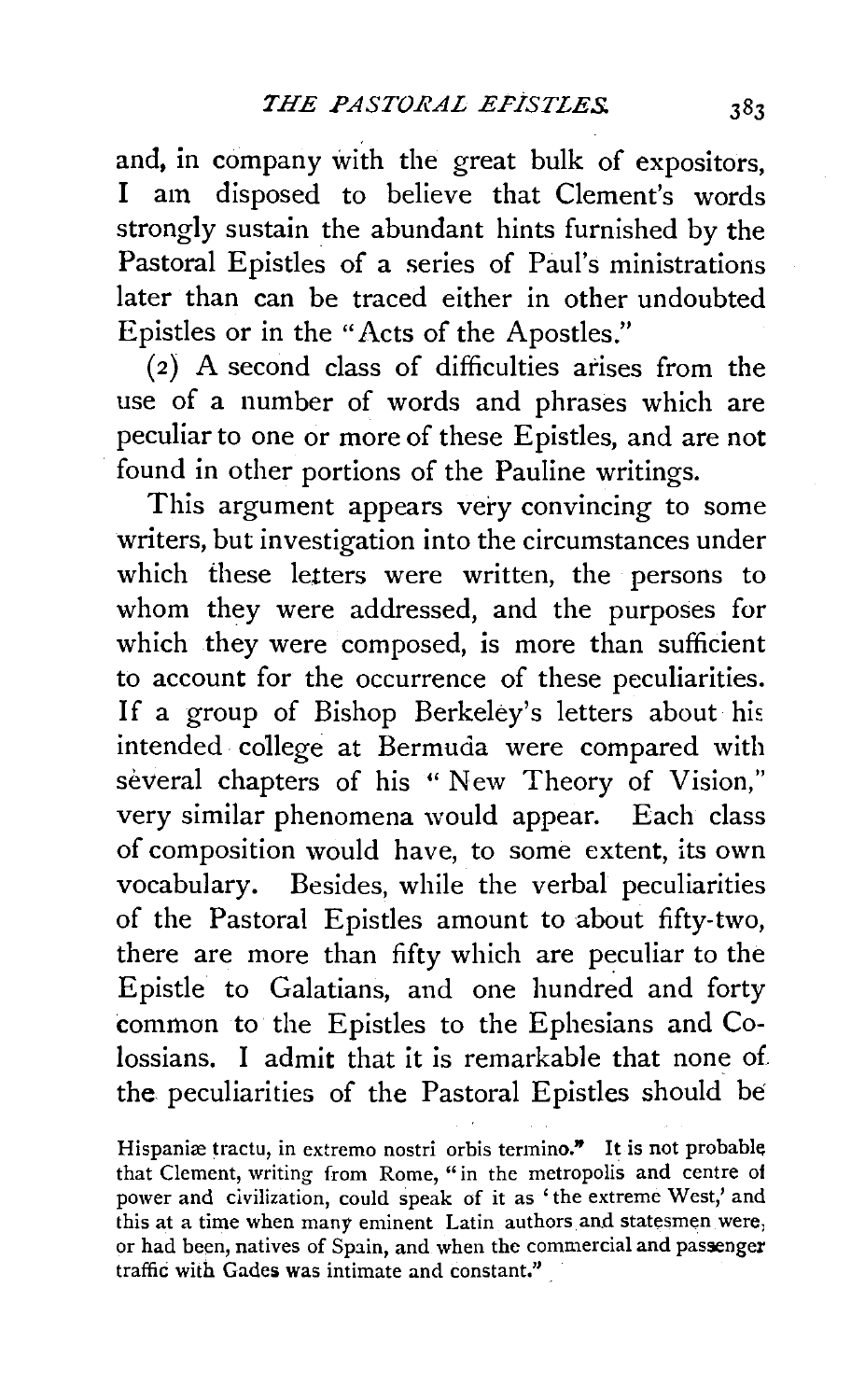found in that to Philemon ; but the purpose and date of this private letter are sufficient to account for the differences. It is not to be forgotten that more than a score of words used by Paul in this short letter are found in the Pastoral Epistles. Take particularly the frequent use of the word " *technon*" in both. To say that certain expressions, like " doctrines of devils," are not apostolic because not found in the earlier Epistles, is reasoning in a vicious circle. We cannot know that this and other terms and phrases are not Pauline until, on other grounds and by irrefragable evidence, it is shewn that these Epistles were not written by the Apostle.

Many of these expressions, such as "healthy" or "sound doctrine," which in some form occurs six times in the Pastoral Epistles, are perfectly comprehensible if we reflect on the growth of dogmatic ideas and ecclesiastical discipline, on the diffusion of poisonous doctrine, and the prevalence of diseased forms of thought during the course of the four to six years which must have elapsed between writing the Epistle to the Philippians and the Epistles before us.

Take, again, a fresh and beautiful form of expression which repeatedly occurs : " This is a faithful saying." It reveals a new but indubitable characteristic of the early Church. Holy, trustworthy, divine words had begun to pass from lip to lip and land to land. They were sacred coins stamped in the mint of religious experience, and passing current as pledges and symbols of new and supernatural fellowship. Who can wonder if such watchwords as, " Christ Jesus came into the world to save sinners;" or as, " If we die with him we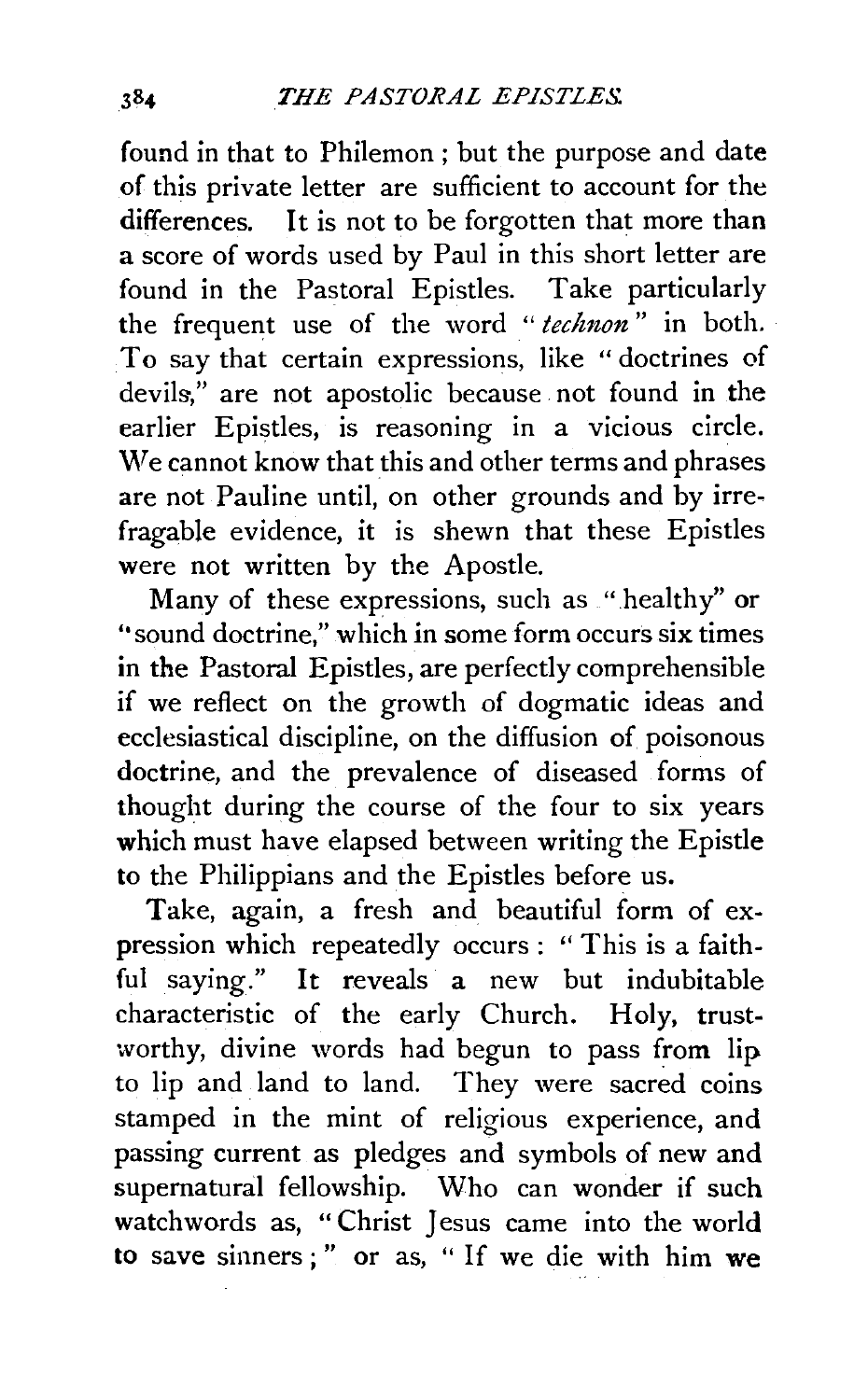shall also live with him,"---words expressive of the very centre and scope of the whole gospel,-had already become the recognised bonds of mutual understanding; that the rise of a custom, which developed ultimately into creeds and liturgical forms, should have received Paul's imprimatur? Psalms, hymns, spiritual and responsive songs had, as we may judge from I Cor. xiv. 26, Col. iii. 16, been growing into customary use in the early Church. These divine " proverbs," created we know not by whom, polished by deep emotion, tested in the furnace of sorrow, proved in the hour of conflict, were among the sacred possessions of the martyr Church, and we need not suppose that a reference to the habit is post-apostolic. There are many approximations to the same conception in the undoubted Epistles of Paul.

Again, why should Paul not use the word epiphaneia, instead of *parousia*, to denote the coming of our Lord? Had not earlier Epistles shewn that the feverish expectation of a visible *parousia* was requiring modification, and that the Apostle himself anticipated a "manifestation" which was even more than the old notion of a "coming," and might prove to be the final revelation and unveiling of the fact that He had already come?

It is true that the verb (arnoumai) "deny" is frequently used in these Epistles of those who repudiated the Lord Jesus, and it is also used in Jude, 2 Peter, and. I John, a circumstance vindicated by the subversive character of the later developments of heretical feeling which came under Paul's observation after his deliverance from his first imprisonment.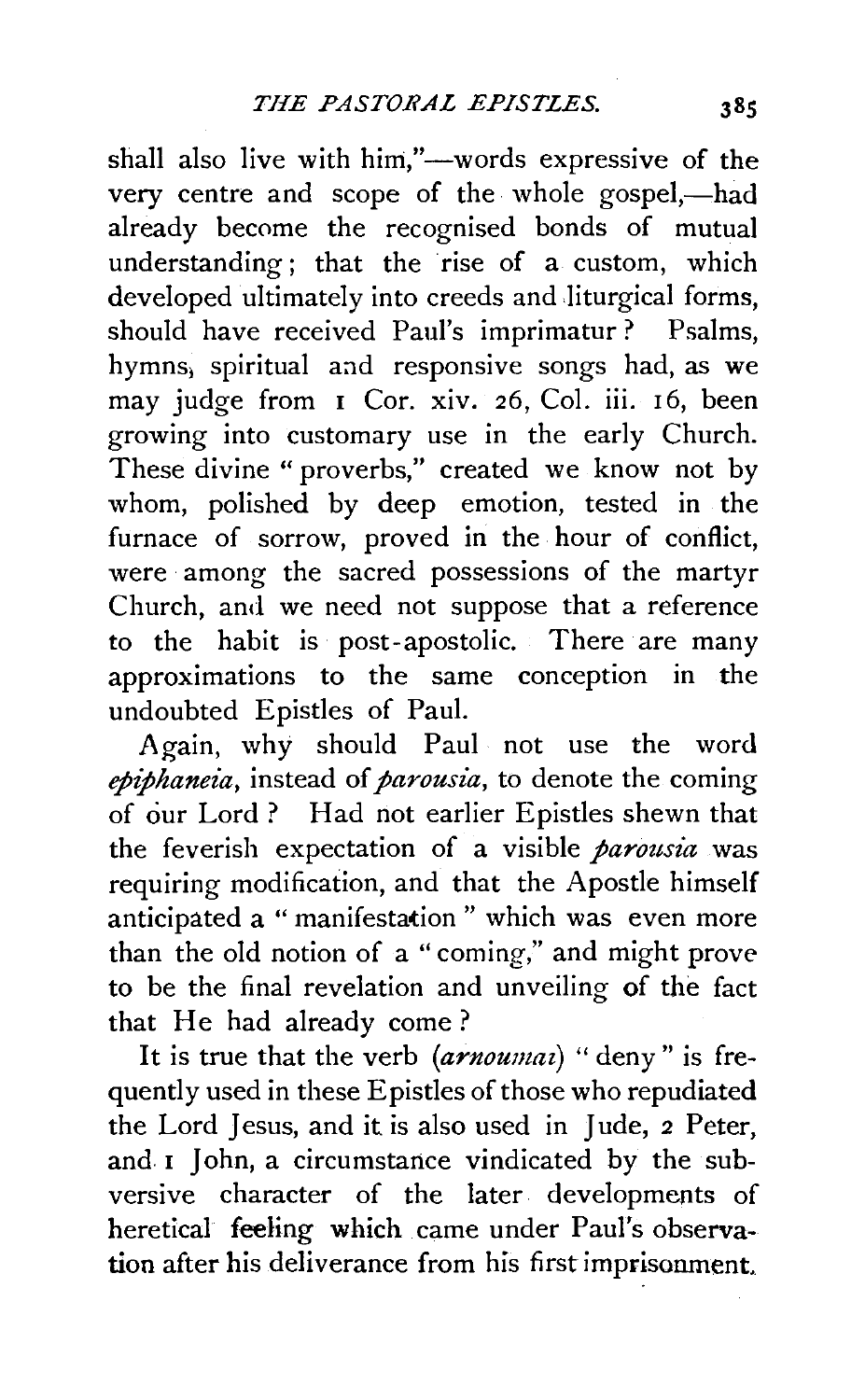One of the most striking peculiarities to which adverse critics call attention is the use, thirteen times, of either *eusebeia*, eusebein, or eusebôs, for godliness or piety towards God in Christ. Some equivalent form occurs five times in the Acts, but hardly anywhere else in the New Testament. This may have ariseh from Paul having contrasted the great Christian "mystery of godliness" with the heathen conception of relation to the gods. Paul. by his. long residence in ·Rome, came upon this grand definition, and then, having once used it, he found the various derivatives of the word embrace for him the whole circumference of Christian experience and conduct.

Another phrase is used in both Epistles to Timothy characteristic of the position and duties of the Evangelist, but borrowed from the style of the Old Testament, and never elsewhere adopted in the New. I refer to the expression, " $\overline{O}$  man of God" (1 Tim. vi. 11), and "The man of God" (2 Tim. iii. 17). This peculiarity is in harmony with the apostolic idea of the Christian ministry, and it corresponded with the prophetic rather than with the priestly order of the Old Covenant.

If it were necessary to follow these terms and phrases in detail, it would be far more just to the materials before us to imagine a more or less sufficient reason why the Apostle should have adopted them, than, on account of. their presence, to perform the rough and sweeping process of handing these Epistles over to a *jalsarius.* Surely a writer who was anxious to make his compositions pass for those of the Apostle Paul could easily have kept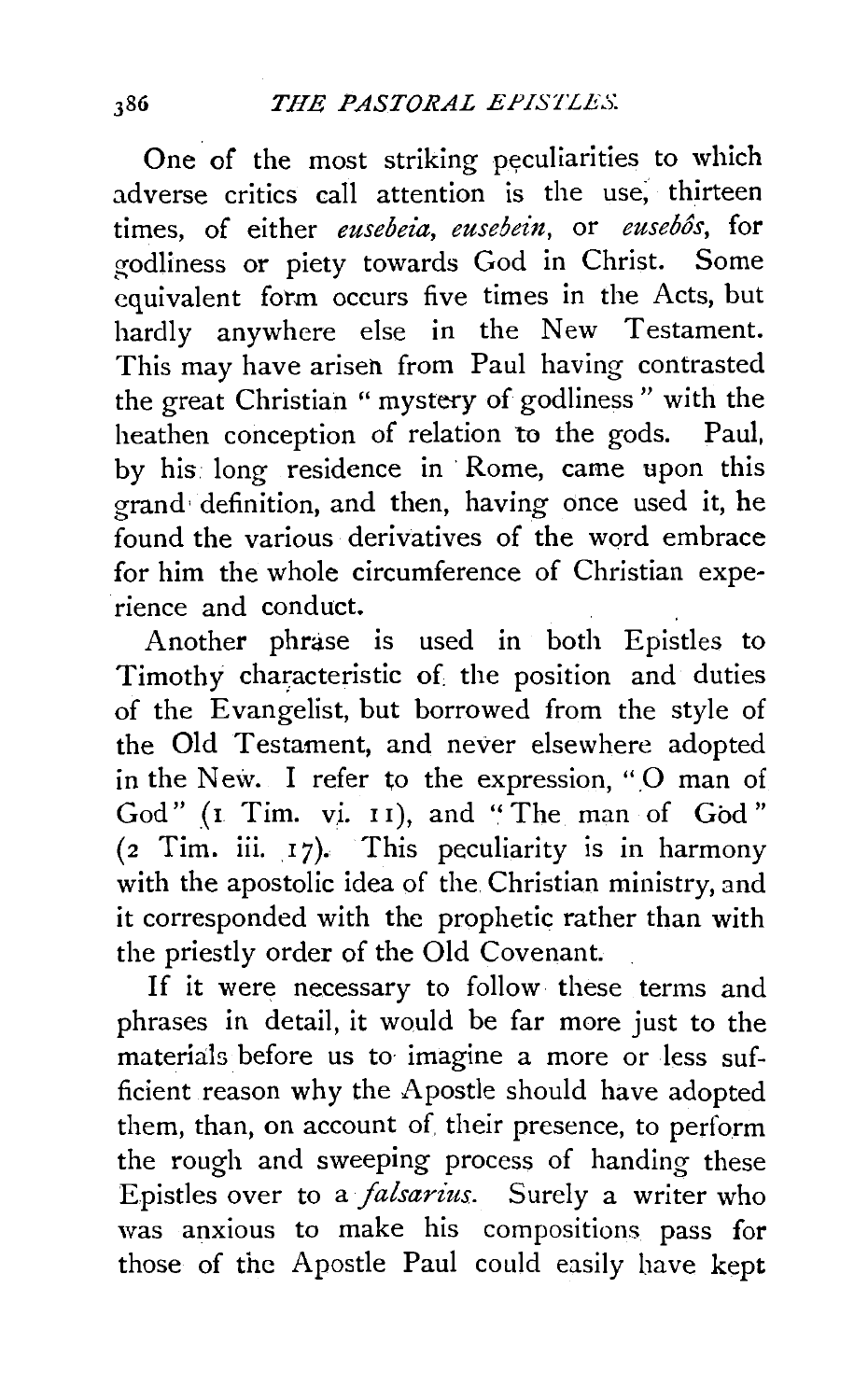scrupulously within the vocabulary of his undoubted Epistles.

(3) A third class of difficulties has arisen from the numerous digressions of the author of these Epistles. It is stated that, without warning, he departs from the matter in hand to introduce broad statements of Christian principle or compendiums of truth; and  $\overline{1}$  Tim. i.  $\overline{1}$   $\overline{5}$ ; ii.  $\overline{4}$ -6; iii.  $\overline{1}$ 6, are cited in illustration. This peculiarity is sufficiently marked, but not more so than it is in the Epistles to the Galatians, Ephesians, and Corinthians. Thus in Galatians i. and ii., Paul digresses to recount portions of his own life ; and in stating what he said to " Peter before them all," he unfolds the whole doctrine of justification by faith. In the Epistles to the Corinthians the digressions run into whole Chapters, and it becomes difficult in consequence to follow the argument. Compate also Ephesians iii. 1 and iv. 1 for a similar idiosyncrasy of style. In 2  $Cor. i. 20$ ; ii. 14, 15; v. 1-8, these digressions involve large and bold generalizations and fresh-definitions of Christian ideas. Dean Altord seems to think that the habit of " going off at a word," indicates advancing age on Paul's part; but compare Ephesians iii. 5 for a similar peculiarity.

(4) De Wette has urged the author's exaggeration of the moral and doctrinal elements in the Epistles in a manner said to be un-Pauline. But though we may admit a more concise and clearlycut phrase for certain theological conceptions, and discover the use of the word "hairetikos" in Titus iii. 10, in a sense which savours of a later signification of the word " hairesis," yet it is clear that " hairesis" in Paul's undoubted Epistles did mean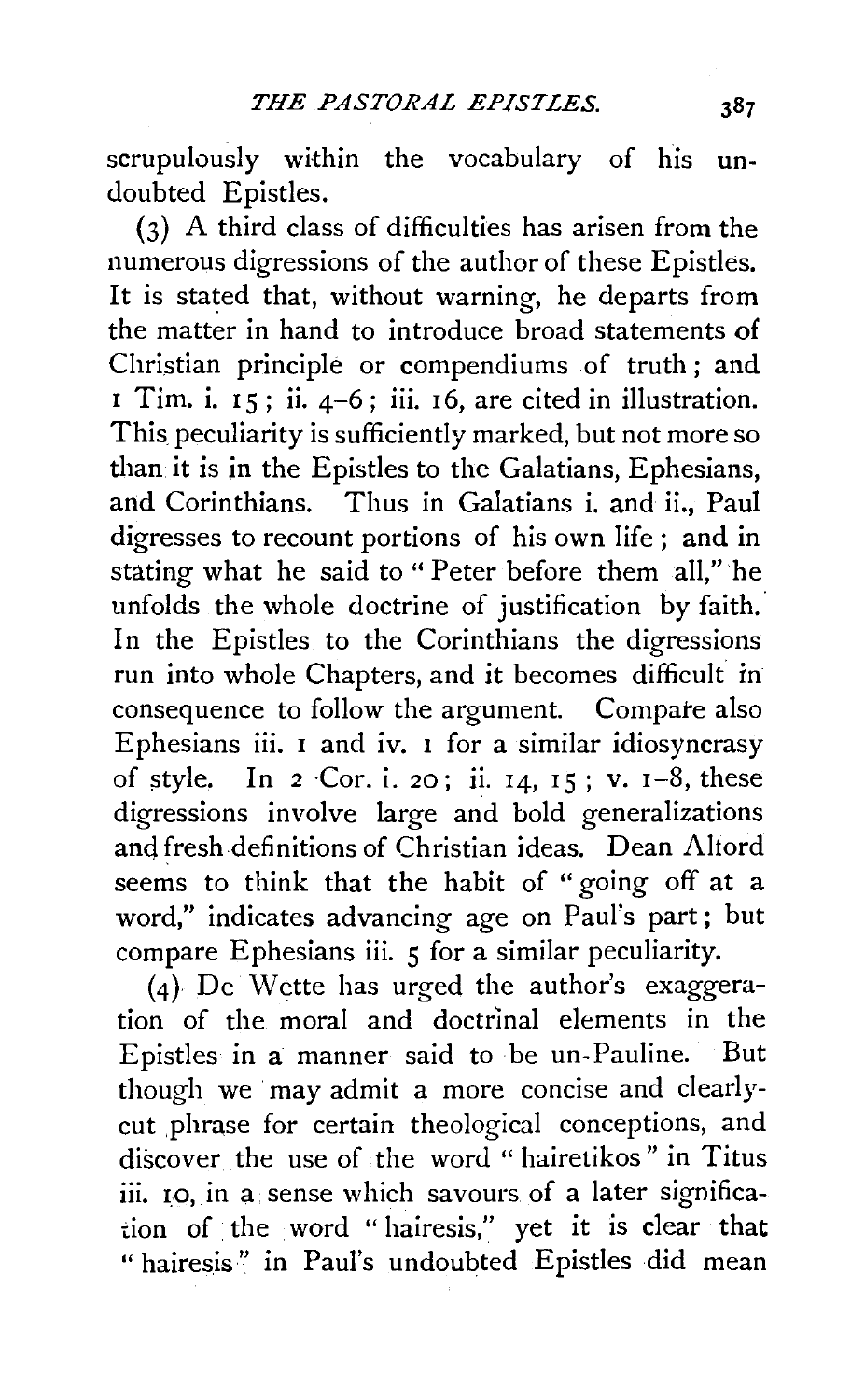a faction or sect, and that "heretick" might mean a person who fomented and agitated for sects and with a party spirit. But since such a spirit always arose from some strongly-held idea, some truth, or half-truth, or untruth pertinaciously maintained, the word· probably had always carried with it an antithetic • reference to the faith of Christ ; and now, when opposition had crystallized itself into definite shape, "heresy" was an appropriate term for Paul, at the end of his life, to use. when writing to a Church officer concerning the root principle of dissension and schism.

(5) The most formidable agreement among the impugners of. the authenticity of the Epistles turns upon the indications afforded by them of an ecclesiastical constitution which was not developed until after the supposed date of Paul's death. In our opinion, there is nothing more than may be safely gathered from the Epistle to the Philippians i. I, 2, where the only Church officers referred to are " the bishops and deacons." " The elders " to be appointed in every city in Crete are clearly identical in person. with the bishops, whose qualifications are immediately recorded, Titus i. 5, 6, 7. (Comp. Acts xx. 17 and 28.) Even in the Epistle to the Romans  $(xii. 8)$  there is special advice given to the ruler in the Church, and the same word is used that describes the ruling functions of the elder in the Pastoral Epistles. (See I Tim. iii. 4; *comp.* also I Thess. v. 12 and I Cor. xii. 28, where the *charism* of government is reckoned as one among the many gifts of the Spirit.) A wonderful difference prevails between the simple forms and moral fit-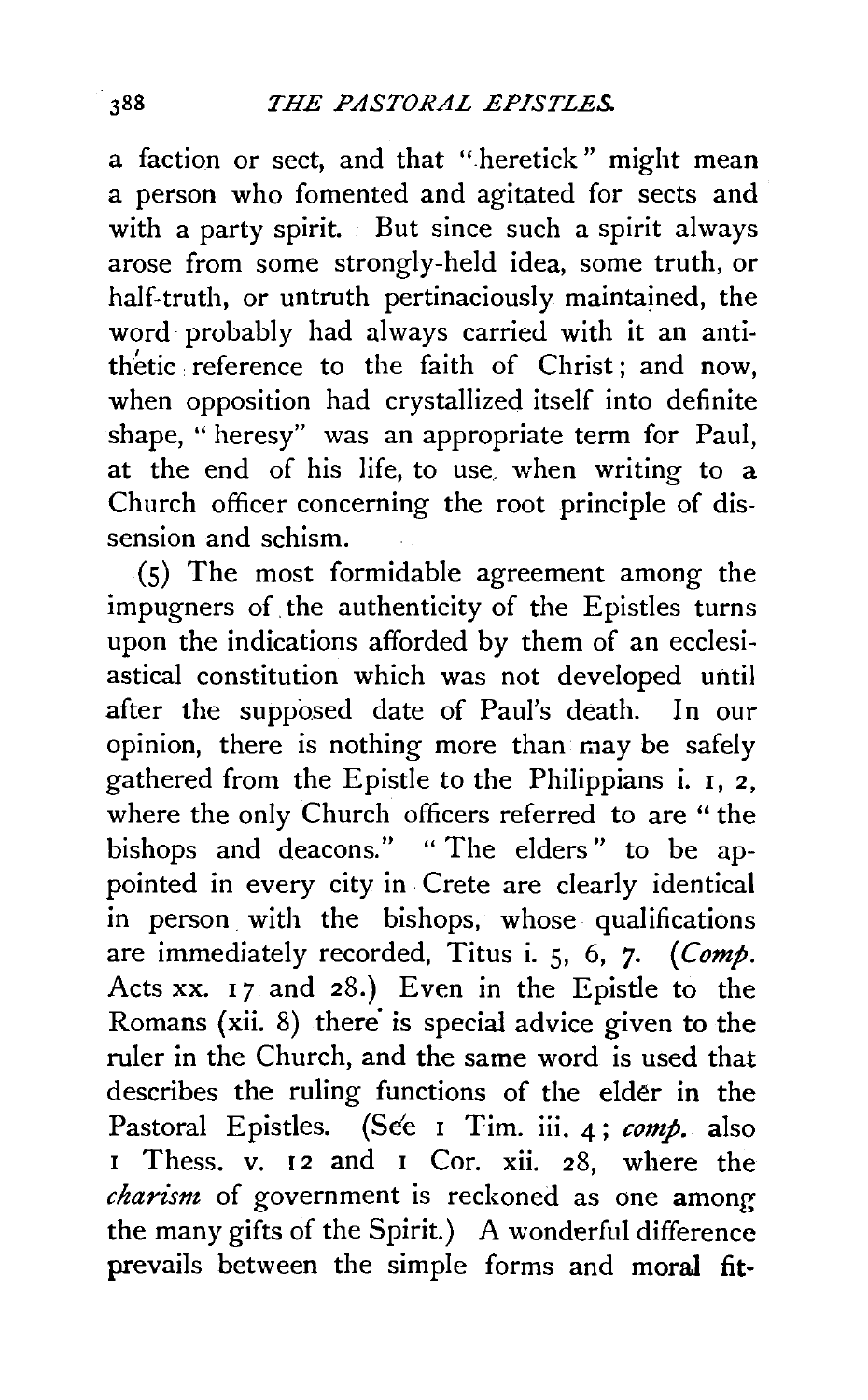nesses on which the author insists, and the · lofty claims set up ior the bishop as distinct from the presbyter in the pseudo-Ignatian epistles, which unquestionably reflect the ecclesiastical organization of a later period. There is no hint whatever of the elevation of the bishop above the presbyter, nor of the presbyter receiving his authority or appointment from the bishop. In fact, the *elder* who excels in teaching power is recommended to double " honour," and there is not even a severance of the ruling from the teaching faculty. If the *Vossian* seven epistles of Ignatius, in their *shorter* form, be ultimately admitted to be genuine (see Professor Lightfoot on the *Ignatian Epistles, Contemp. Review,* Feb. 1875), or even if the three Syriac epistles discovered by Cureton be allowed by competent scholarship to represent the original nucleus of the Ignatian Letters, even they reveal a degree of ecclesiastical development at the very commencement of the second century so greatly in advance of the state of things revealed by the Pastoral Epistles as to lend prodigious emphasis to the argument in favour of the genuineness of these Epistles. If the ecclesiastical subordination of the presbyter to the bishop had been fully established at the beginning of the century, no writer who. ventured on forging the letters to Timothy and Titus would have deliberately gone out of his way to have represented St. Paul as identifying the two offices with each other. It is, however, probable that during the interval that elapsed after Paul addressed " the elders of the Church of Ephesus," and also reminded them that they were " bishops," anxiety and even ambition tc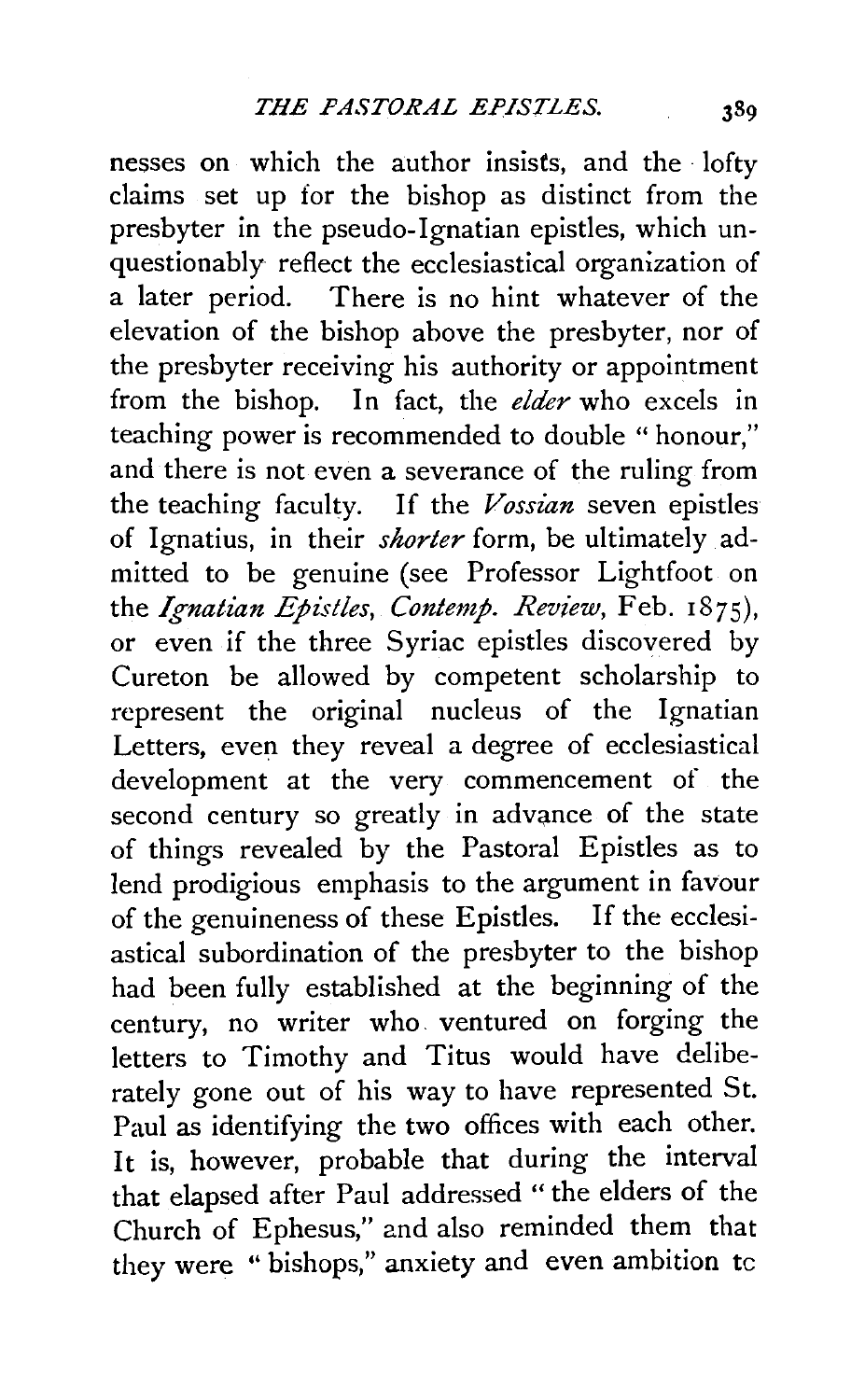hold such an important position may have become prevalent and disastrous. Organization has a rapid tendency to create precedent and to stiffen into formal propriety and routine, and probably rendered the explicit advice with reference to bishops and deacons more necessary than at an earlier period. Few contrasts are more striking than that between the simple ecclesiastical status which is suggested in these Epistles and the full-blown officialism and nascent sacerdotalism of the period to which Baur would relegate them. I will not here disr.uss the ecclesiastical order of *widows,* who are identified by Baur with the virgin deaconesses and ascetic women of the second century. Everything in the passages relating to these " *widows"* shews that they were "widows indeed," not women who were entrusted with duties, but those who were entirely thrown upon the bounty of the Church. In the earliest times we find the Church at Jerusalem thus called upon to reveal its new-born charity. Everywhere the communities of believers found themselves called on at once to put the new spirit of love into very active and self-denying exercise in this direction. Paul clearly sought to repress abuses of this charitable feeling, to indicate the classes who alone had a real claim upon the Church, and to exclude those who from improper motives and imperfect claims had been impoverishing and dishonouring the Community.

The scope and occasion of the First Epistle to Timothy have now been partially, perhaps sufficiently, indicated for my present- purpose. Paul and Timothy have been delivered from Roman durance,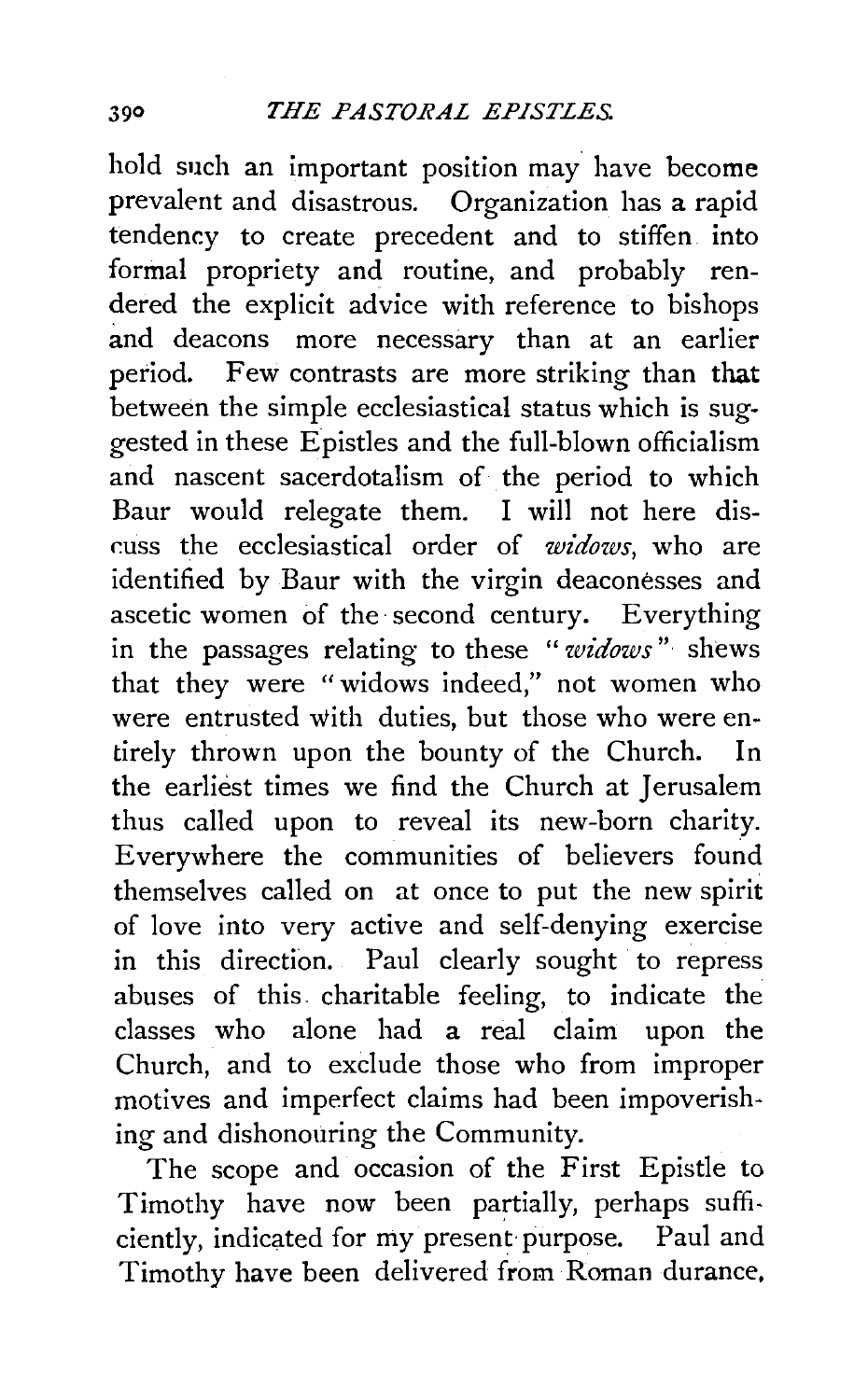and have visited once more the great city of Ephesus; so that a few words as to the condition of the Church at the time of that visit will be all that is needed to introduce some exposition of the first of these letters.

The number of professed Christians must have been vastly augmented. The Community at length must have been more definitely organized. It would seem that a class of persons had become prominent who were speaking perverse things, boldly repudiating fundamental moral principles, and, while boasting familiarity with the law, were making shipwreck of the faith of Christ. Some were repudiating the Resurrection, others occupying themselves with frivolous disputes, with Alexandrine speculations, with loose views of the person of Christ, and feeble compromises with the flesh and the devil. Even officers of the Church were not so clear or so free from stain as became their high position, and a group of useless women, who had iriends and children capable of supporting them, were fattening lazily on the traditional charity of the Church. The worship had become- profitless and selfish, and eager disputation about trifles had taken the place of godly edifying. Paul had been pressed in spirit to depart into Macedonia; and though he hoped shortly to return to Ephesus, he gave Timothy, in writing, practical advice with reference to his treatment of these complicated affairs,-directions rich in tender affection, manly counsels, and inspired wisdom.

In the devout solicitude of his mind for the wise activity of Timothy, · Paul• often ·opens vistas of exquisite charm into ·the· depths of his own nature.